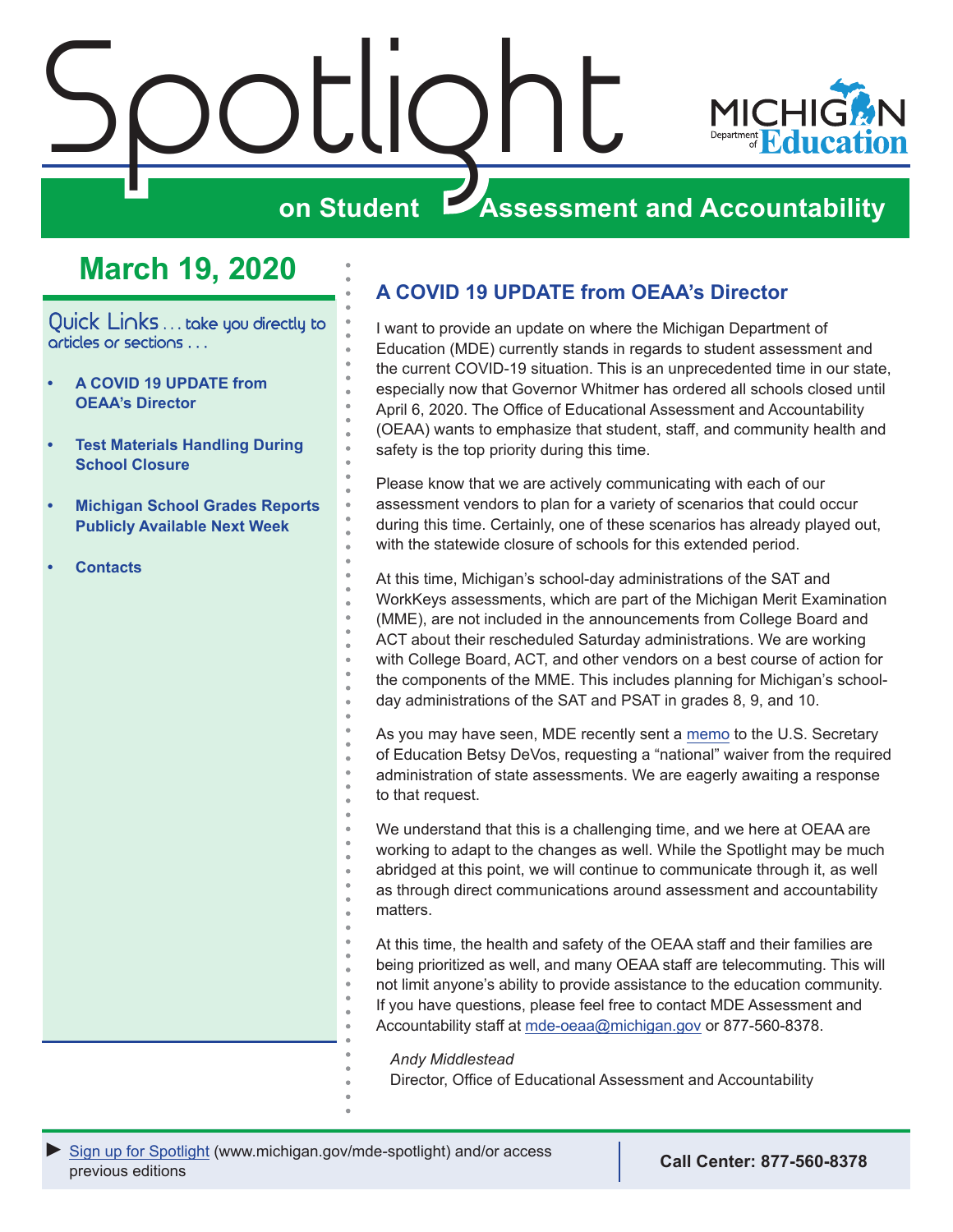# <span id="page-1-0"></span>**on Student Assessment and Accountability** Spotlight

#### **Test Materials Handling During School Closure**

The closing of Michigan's K-12 buildings for three weeks due to the COVID-19 pandemic will impact the delivery of test materials. The most important priorities continue to be the health and safety of students, staff, and families. The Office of Educational Assessment and Accountability (OEAA) is working with our assessment vendors to develop contingency plans for M-STEP, SAT, PSAT, ACT WorkKeys, WIDA, and MI-Access.

We continue to gather and share additional information as it becomes available. At this time, we can provide the following guidance regarding how to handle test materials in your buildings.

**WIDA:** Testing is currently suspended.

- Store any materials currently in your building securely in a central locked location.
- The OEAA is continuing to work with WIDA on options for extending the material return window.
- MDE has submitted an assessment waiver request to USED (see the [COVID-19 Update on page 1\)](#page-0-0) which includes WIDA ACCESS testing. Pending the approval of the waiver, additional information will be provided through Spotlight as it becomes known.

**ACT WorkKeys:** Test materials started to arrive in schools last week (the week of March 9, 2020).

- Store any materials currently in your building securely in a central locked location.
- ACT has placed a hold on future shipments. For shipments that are already in transit, FedEx has been instructed to return any undeliverable items to ACT.
- **Please note:** Schools may have received an automated email from ACT related to testing and test materials in North Carolina. This email does not apply to Michigan and should be ignored.

**SAT, PSAT 8/9, PSAT 10:** Shipments of test materials were scheduled to begin the week of March 23, 2020.

- College Board will not ship materials at this time.
- **Please note:** Schools may get an automated email that materials are being shipped. This email can be ignored.

**M-STEP and MI-Access:** Shipments of test materials were scheduled to begin the week of March 30, 2020.

• These materials will not ship at this time.

OEAA staff are here to help and will communicate with schools as soon as we have any further information regarding statewide assessments. Watch the Spotlight for the most current information available.

Thank you for your understanding as we work through this situation.

#### **Michigan School Grades Reports Publicly Available Next Week**

Next week, the Michigan Department of Education (MDE) will make 2018-19 Michigan School Grades reports publicly available on [MI School Data](https://www.mischooldata.org/) (www.mischooldata.org). The Michigan School Grades System is a NEW accountability system that was signed into law in late 2018. In this system, schools receive up to five letter grades and three ranking labels based on various school performance components. Schools do not receive an overall letter grade.

Results are tentatively scheduled to be publicly available **Monday, March 23, 2020**. At that time, the embargo on sharing these results will be lifted.

We encourage you to review the informational guides and other helpful resources available for the [Michigan School](http://www.michigan.gov/mde-schoolgrades)  [Grades System](http://www.michigan.gov/mde-schoolgrades) (www.michigan.gov/mde-schoolgrades).

**Call Center: 877-560-8378** (select appropriate option) for assistance with assessment or accountability issues